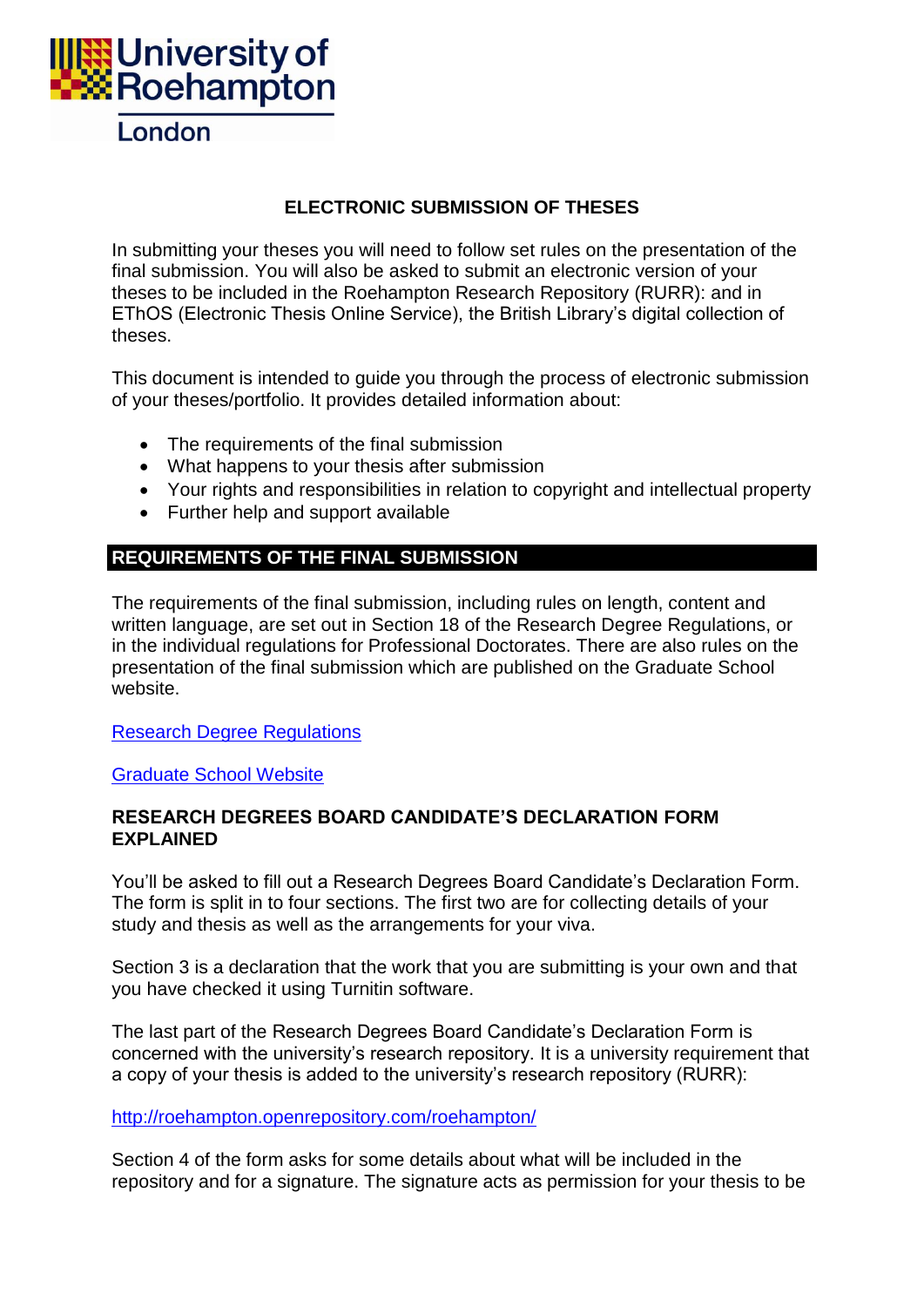included in the repository and in EThOS (Electronic Thesis Online Service), The British Library's digital collection of theses.

## **WHAT HAPPENS TO YOUR THESIS**

### **ELECTRONIC COPIES**

A copy of all PhD Theses awarded by the University of Roehampton will be submitted to the Roehampton research repository by the University:

[http://roehampton.openrepository.com/roehampton/handle/10142/37232](http://roehampton.openrepository.com/roehampton/handle/10142/37232http:/roehampton.openrepository.com/roehampton/handle/10142/37232)

It will also be discoverable through EThOS, a service run by the British Library that harvests e-theses from Institutional Repositories. EThOS offers a single point of access where researchers the world over can access all theses produced by UK Higher Education institutions:<http://ethos.bl.uk/About.do>

#### **PRINTED COPIES**

Copies of theses or portfolios, accepted for the Degree of Master of Philosophy or Doctor of Philosophy, are placed in the Library of the University and are available for anyone to consult. It shall be a condition of acceptance of a thesis or portfolio, however, that the University Librarian be empowered to reproduce the thesis or portfolio by photocopy or otherwise and to lend copies to those institutions or persons who, in the University Librarian's opinion, require them for academic purposes.

#### **RESTRICTING ACCESS**

A student may request that the availability of their thesis is restricted temporarily to allow time for:

- Commercial exploitation
- Patent application
- Publication by other means

Requests on these and other relevant grounds must be submitted to the Research Degrees Board at the time of entry, or re-entry, for the final examination.

Restriction of access to only the electronic version of the final submission for a period of up to 24 months may be specified by the student without any justification or formal approval required.

The Research Degrees Board will not normally agree to restrict the availability of the final submission for more than 24 months.

Material of a confidential or sensitive nature with the potential to infringe the rights of any third party is inadmissible in the final examination for a Research Degree and cannot therefore be used as grounds to restrict access to the final submission.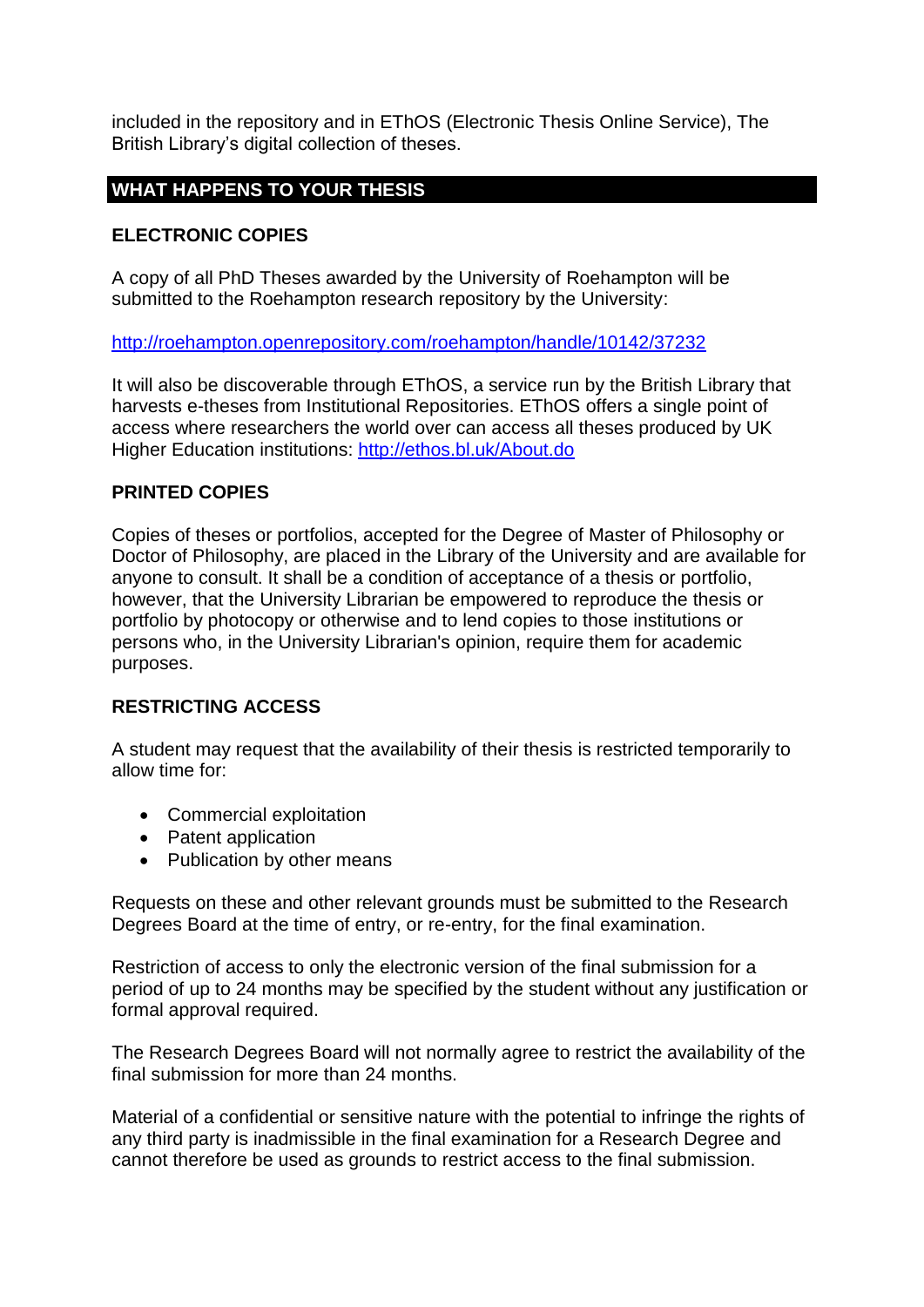### **COPYRIGHT AND INTELECTUAL PROPERTY**

Since material in RURR and EThOS is freely available to anyone with an internet connection, it is important to address any issues with copyright or sensitive information in the copy of your thesis that will be uploaded to the repository.

#### **STUDENT WORK**

Students retain intellectual property rights to their work, but are responsible for ensuring copyright clearance for  $3<sup>rd</sup>$  party materials.

#### **THIRD PARTY MATERIALS**

When you submit your thesis for examination, it isn't necessary to consider third party copyright. This is because, though your thesis may contain third party materials, it is a piece of personal research. However, making the final thesis available in RURR and through the library, means that you are sharing it much more widely and that permission needs to be sought for the use of third party materials.

Third party materials can include; images (photographs, maps, tables, figures), datasets, audiovisual material and long extracts from publications. It is anything that you have included in your thesis that is not your own work, or where you don't own the copyright yourself.

If your thesis contains third party material, you must ask the permission of the copyright owner before making it available in the repository. There are two templates that you can use when seeking copyright permission:

Use this one to seek permission to use material authored by others [http://core.roehampton.ac.uk/repository/search/dbm.pl?guid=79093754-7bb6-4a7a](http://core.roehampton.ac.uk/repository/search/dbm.pl?guid=79093754-7bb6-4a7a-a53e-e6e5a40db4ea)[a53e-e6e5a40db4ea](http://core.roehampton.ac.uk/repository/search/dbm.pl?guid=79093754-7bb6-4a7a-a53e-e6e5a40db4ea)

Use this one to seek permission to use material that you have written yourself, but where the copyright is owned by someone else (a publisher) [http://core.roehampton.ac.uk/repository/search/dbm.pl?guid=c8e78e34-57d0-458a](http://core.roehampton.ac.uk/repository/search/dbm.pl?guid=c8e78e34-57d0-458a-a2f7-ffd1f0b9d390)[a2f7-ffd1f0b9d390](http://core.roehampton.ac.uk/repository/search/dbm.pl?guid=c8e78e34-57d0-458a-a2f7-ffd1f0b9d390)

If you haven't sought copyright permission (or it has been refused) then you must edit your thesis before submission to the repository. Alternatively, you may place your thesis in the repository, but restrict access to it.

### **FURTHER HELP**

Remember, there is lots of help and advice available, both in the University and beyond.